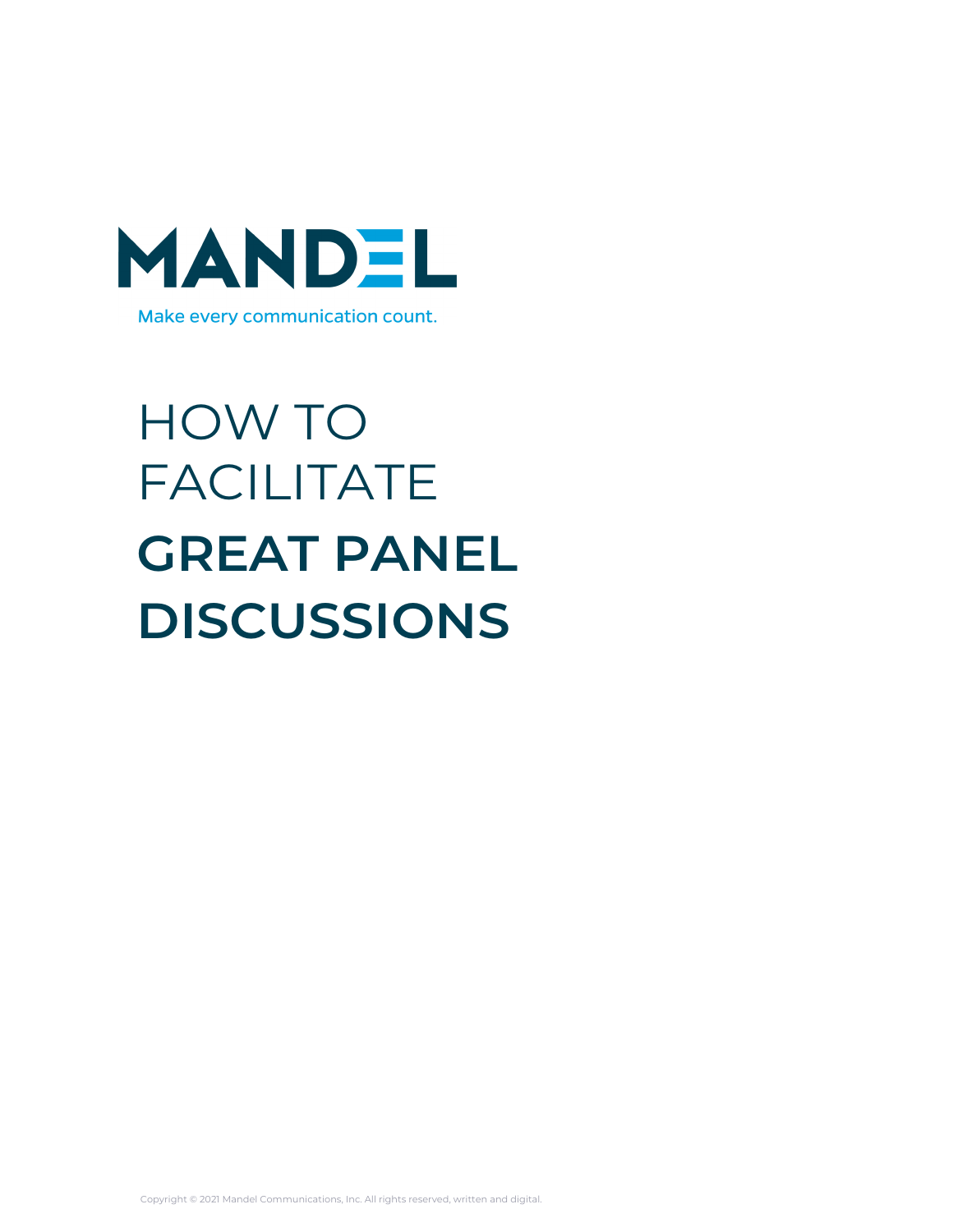**A well-facilitated panel discussion looks like a proverbial stroll in the park to the casual observer.**

**In reality, a great panel discussion's success is usually the result of two factors: a great deal of pre-event preparation by the panel's facilitator, coupled with the facilitator's skillful decisions and smooth steering actions during the panel discussion itself.**

**Extensive preparation comes alive during the panel discussion through the facilitator's keen listening, close inthe-moment observation of audience and panel reactions, insightful on-the-spot decision making, and skillfully subtle maneuvering of the panel's attention as the discussion unfolds.**

This whitepaper is written for our clients who need to facilitate a panel discussion in a high-stakes situation–a situation where achieving a successful outcome has important ramifications for the audience, for the panelists, and/or for the facilitator.

The presentation and conversation skills that you have learned from Mandel to become a masterful communicator are all highly relevant to a panel discussion environment. In addition, when leading panel discussions, special preparation and interaction skills also are needed.

"Facilitating" an important panel discussion brings with it extra dimensions of communications complexity. This paper is intended to help you understand that complexity and plan a path through it to achieve a highly successful communications outcome.

The guidelines that follow are experience proven, and each can add meaningfully to a panel's overall success. Implement as many of them as possible in your situation.

The guidelines are also flexible. When necessary, you can modify some of these recommendations to fit the specific audience situation, the unique circumstances surrounding your panel's topic, the panelists' familiarity with each other, with you, or with the audience, and/or your personal objectives.

When in doubt, err on the side of exceptionally thorough preparation and going the extra mile.

A panel discussion that slips off the tracks creates a hard recovery act for the facilitator (to say the very least). We hope this paper will help you stay in positive territory from the first word to the last comment in your discussion.

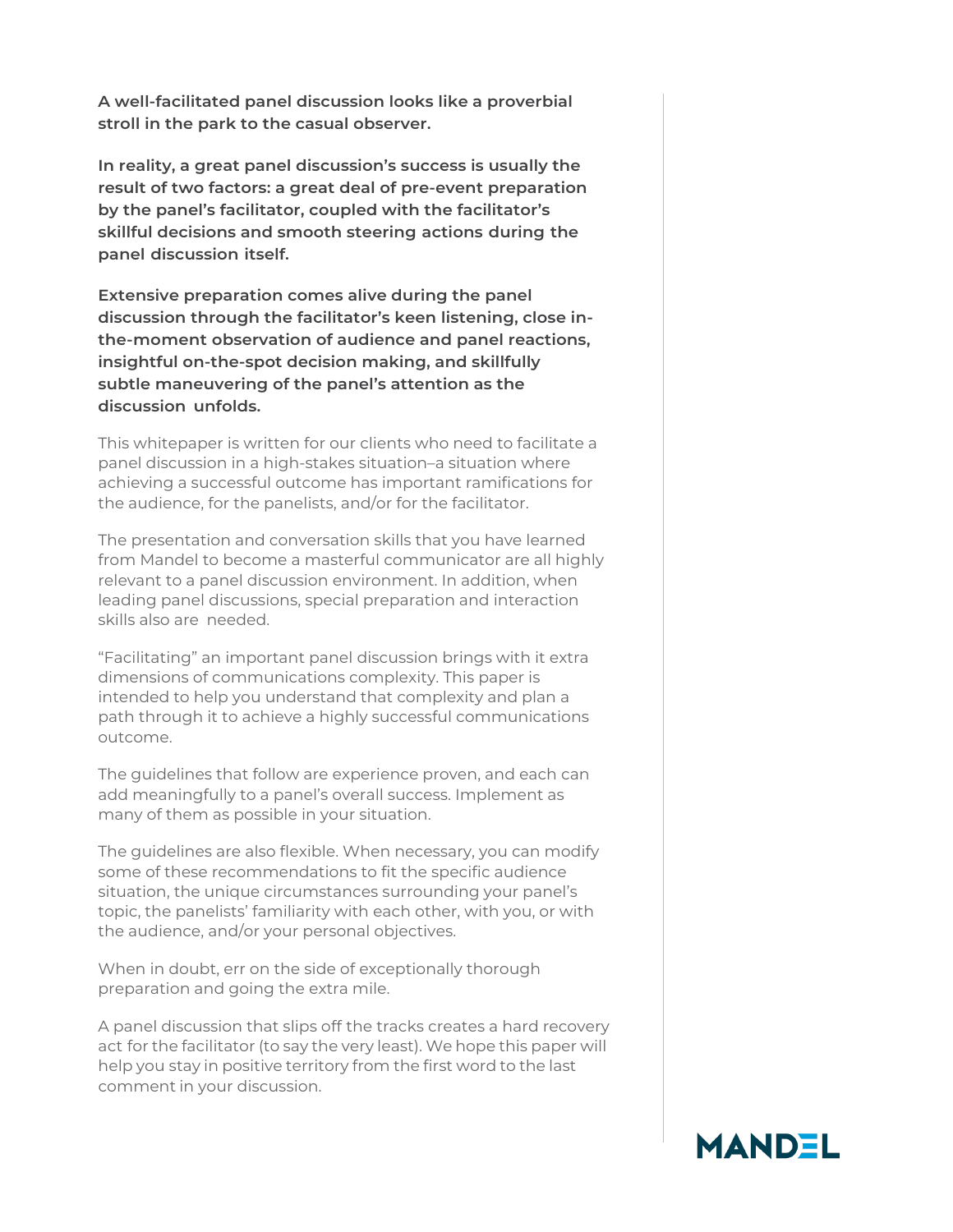### **TABLE OF CONTENTS**

### **Preparation Needed Before the Panel Discussion**.. page <sup>4</sup>

| At Least 10 to 30 Working Days Before the Panel Discussion page 4                            |  |
|----------------------------------------------------------------------------------------------|--|
| The Night before (or the Dawn before) the Panel Discussion page 7                            |  |
|                                                                                              |  |
| <b>Actions Needed During the Panel Discussion Actions Needed During the Panel Discussion</b> |  |
|                                                                                              |  |
|                                                                                              |  |
|                                                                                              |  |
|                                                                                              |  |
|                                                                                              |  |
|                                                                                              |  |
|                                                                                              |  |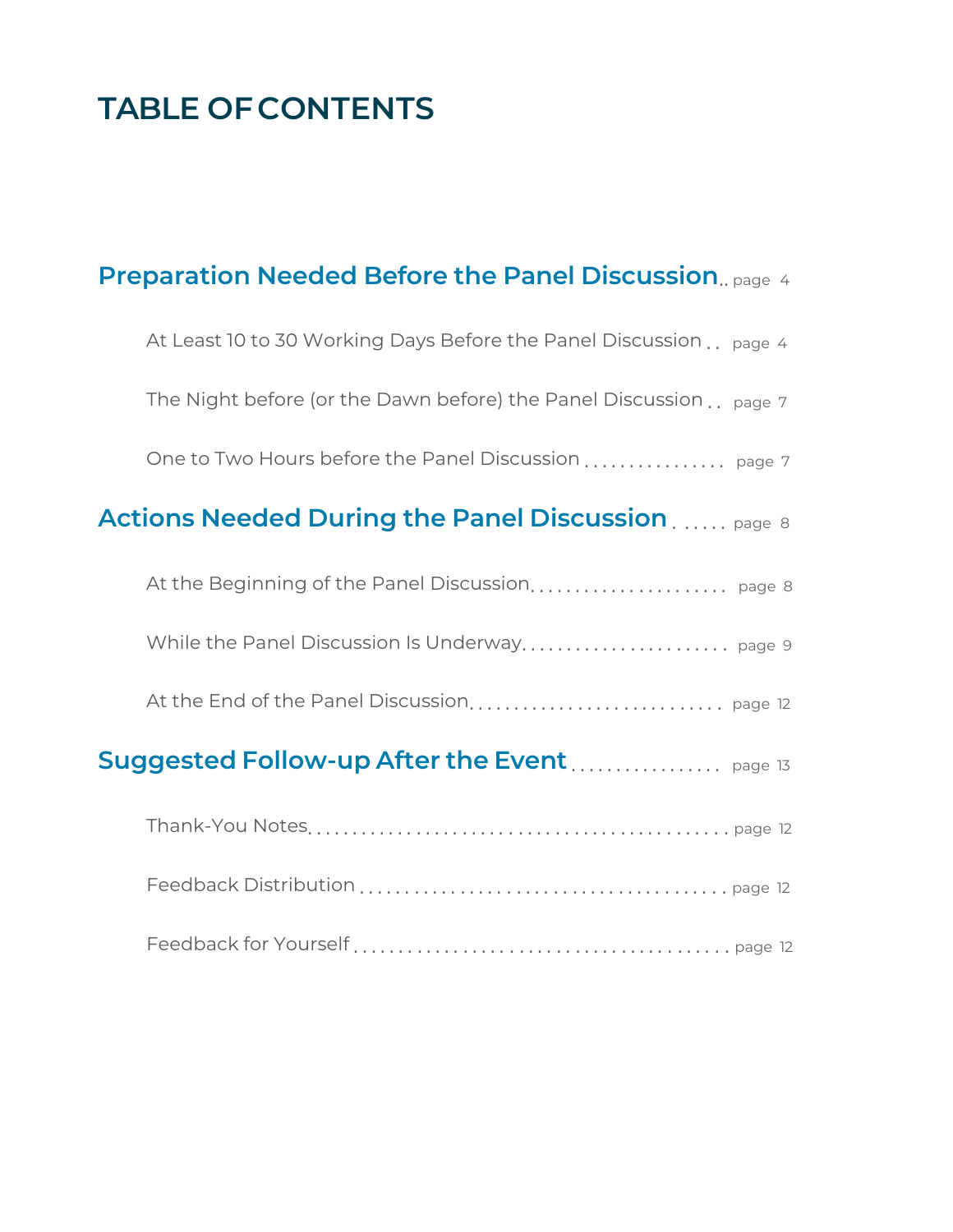### **PREPARATION NEEDED BEFORE THE PANEL DISCUSSION**

#### **At Least 10 to 30 Working Days Before the Panel Discussion**

Your preparation will be the key to your success.

After the panelists have been chosen and confirmed, your detailed preparation for facilitating a panel discussion will typically need to start 10 to 30 working days prior to the event, depending on the complexity of the situation and people's availability.

1. Prepare a sequence of questions you would ask the panelists if you were required to carry the full burden of questioning during the entire panel discussion. You will need these questions even if audience members will be allowed to ask questions of the panelists.

(In some situations, the facilitator does, in fact, need to carry the entire questioning burden, e.g., on most radio and television panels, industry conference panels with exceptionally large audiences, etc.)

Even when you, as the facilitator, will be sharing the responsibility for questions with the audience, a well-thoughtout list of questions prepared beforehand has several vital purposes:

• It is a way for you to carefully think through what will be most important to the audience, what each panelist has to offer, and what will be the best order in which to cover those matters.

This thorough mental preparation will help you as you facilitate the panel discussion "in the moment" to be sure that the discussion gets around to those hot items that, for some reason, may not come up naturally by way of the audience or the panelists.

- It will give you the background you need to delve more deeply into important subjects when they arise during the discussion (because you have already thought carefully about them).
- It will give you the mental horsepower to "link" from one panelist's comments to another relevant question.
- It will give you confidence that, if things start to slow down in terms of audience questions or panelist interactions, you can energize the discussion again with your own set of wellthought-out questions.



Questions can be derived from experience with previous panel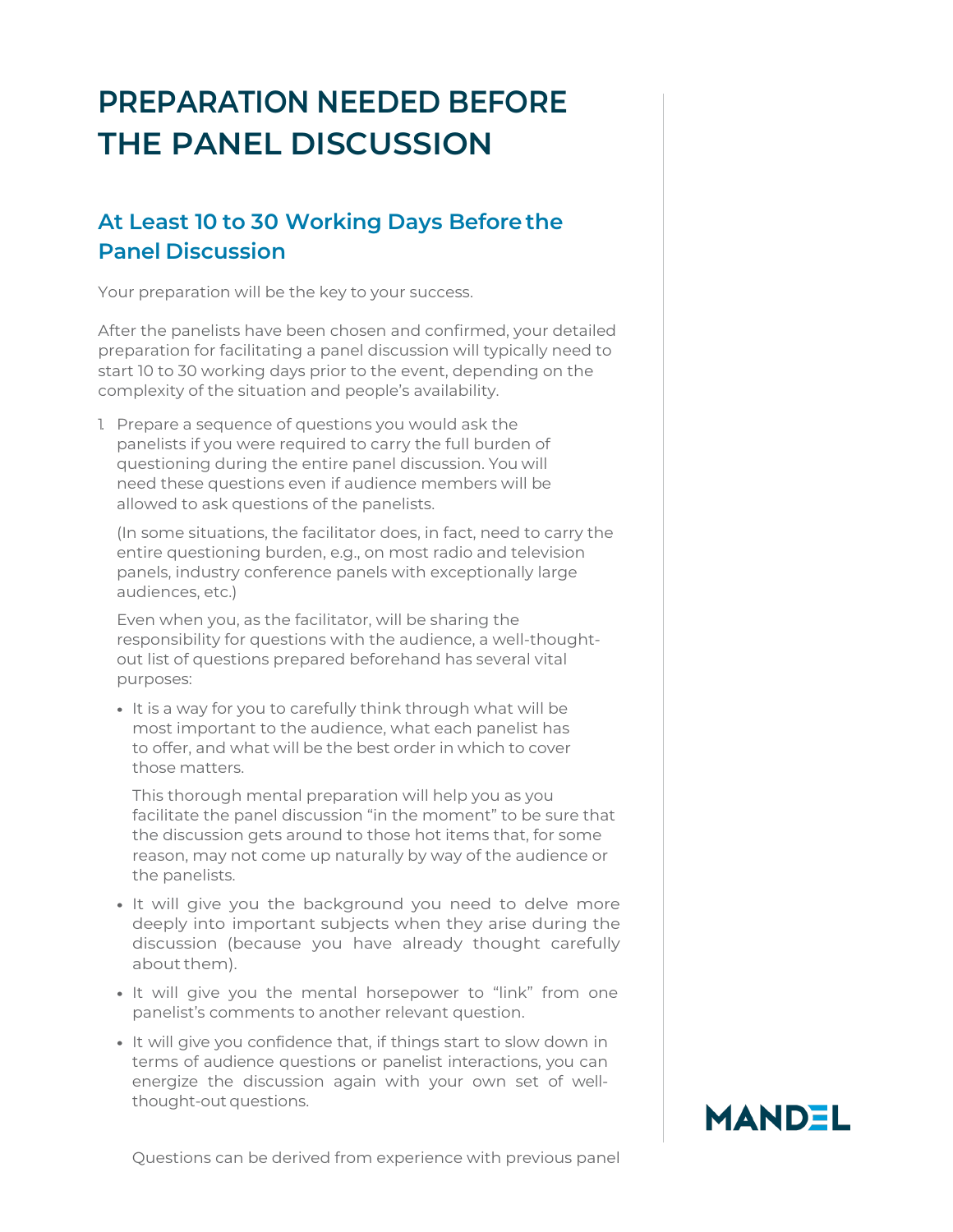discussions on similar subjects, audience surveys, discussions with subject matter experts, the ideas of others interested in the panel's subject, web research, and/or your own experience and objectives.

Once you have your list, test your questions with others who can give you feedback and enrich your ideas.

Organize your list into major themes (usually three to five themes maximum).

Arrange the themes in a logical order.

With this high level of content preparation, you can rely on this list of themes, and the questions related to each theme, as your roadmap for guiding the discussion along a logical path.

2. Send all appropriate documents to the panelists, including discussion themes and sample questions, the names and bios of other panelists, audience participant lists (if available), logistical information, event agendas,etc.

Sample questions and the discussion themes are particularly important to help the panelists focus their preparation, thoughts, stories, and opinions.

3. Meet face to face (when possible) or talk by phone with each panel member (after the panelists have received the documents referenced in item 2above).

Make your interactions with panelists a dialogue (a conversation) as much as possible. The tone you set in these early interactions often sets the tone for the panel discussion itself.

- Introduce yourself and explain that you will be facilitating the panel discussion.
- Thank the panel member for his or her willingness to participate on the panel.
- Recognize the panelist's contribution and express your appreciation for the time and effort he or she will invest in preparing for and participating in the panel discussion (even if panelists are beingpaid).
- Provide a bit of information about your background (particularly why this panel's subject interests you).
- Explain the major themes and topics planned for the panel discussion to be sure that you and the panel member are on the same wavelength.
- Outline the importance of this panel discussion's themes and topics and the benefits for the audience.
- Identify the other panel members and share a bit of information about their backgrounds.
- Discuss the size of the audience and its composition (roles, titles, responsibilities, nationalities, language fluency, experience levels, previous experience with this subject

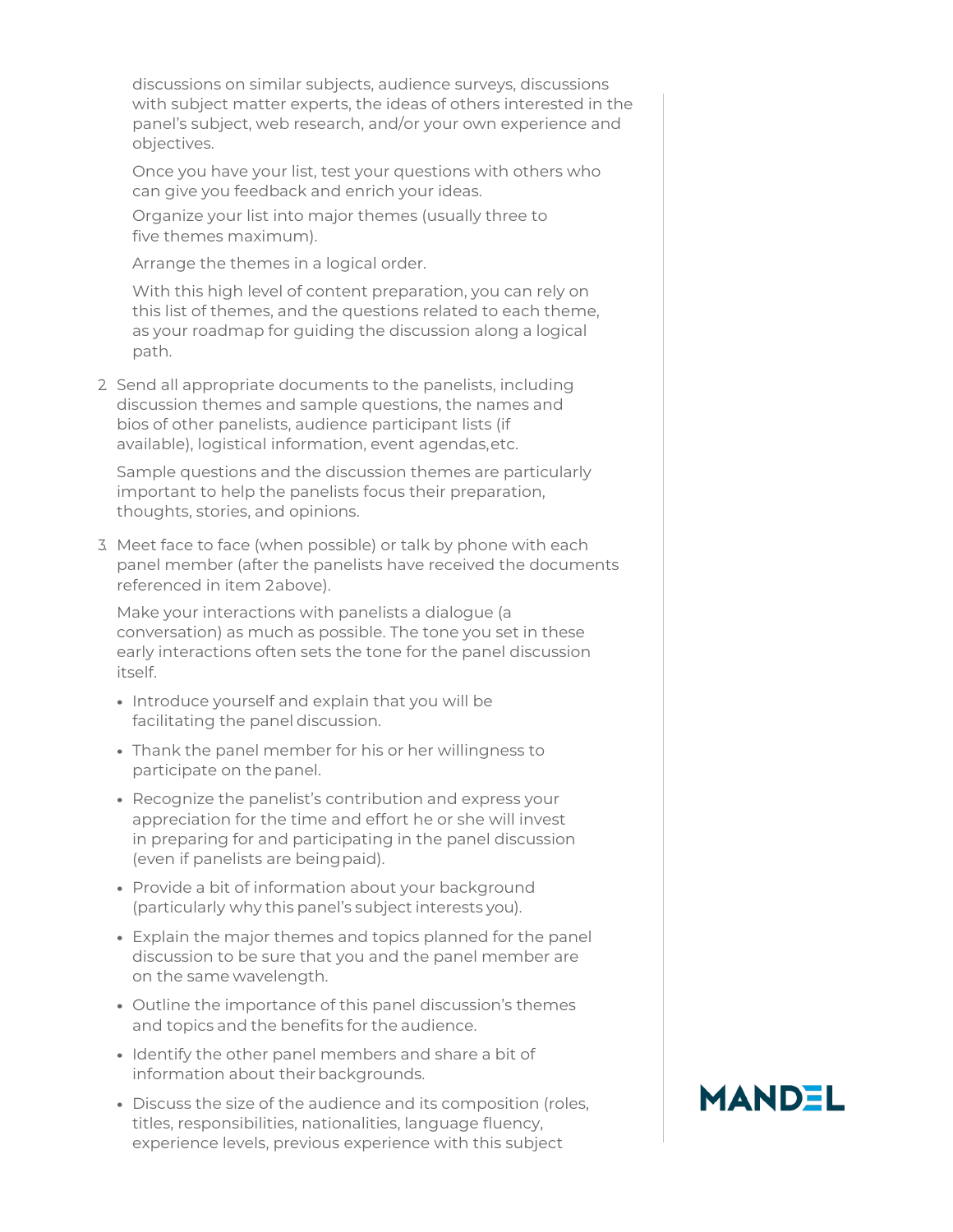matter, interest levels in these topics, opportunities, challenges,etc.).

- Emphasize the unique value that the panel member you are speaking with will bring to the panel and the audience, e.g., knowledge, experience, unique perspective,etc.
- Recap (again) the benefits that this panel experience will provide for theaudience.
- Highlight the benefits that participation on the panel can bring to this panelist. For example, what might he or she learn? Whom might this panelist have the opportunity to meet? What other benefits or professional contacts might result?
- Ask often and at various points in the conversation whether the person has anyquestions.
	- Answer questions that are appropriate to answer at that moment.
	- Assure the panelist that you will cover the other questions at logical points later in the discussion.
	- Make a list of the unanswered questions.
	- Refer to your notes during the conversation to be sure all the questions are ultimately answered.
- Discuss the sample questions that you have sent to the panelist.

Some points to cover include: Why are such questions important? Are there questions that the panelist is particularly interested in commenting on during the panel discussion? Are there questions that the panelist can't or doesn't want to address? Does the panelist have other questions to suggest?

If you want this panel member (or some or all of the panel members) to be prepared to answer specific questions, this is the time to discuss that and to specify which question(s) and why.

At the least, you will probably want to have one or more panelists prepared to address your kick-off question just to get things rolling at the start of the discussion.

- Discuss the way you will facilitate the panel discussion. Be sure to cover areas suchas:
	- The elements of your role
	- Ways that questions from the audience will be handled
	- Interactions among the panelists
	- Time management for the discussion

(Also see "Actions Needed During the Panel Discussion.")

• Discuss the logistics for the panel discussion.

Cover items such as times, location, room characteristics, panel seating arrangements, audience seating arrangements, dress code, any security or building pass issues that need to

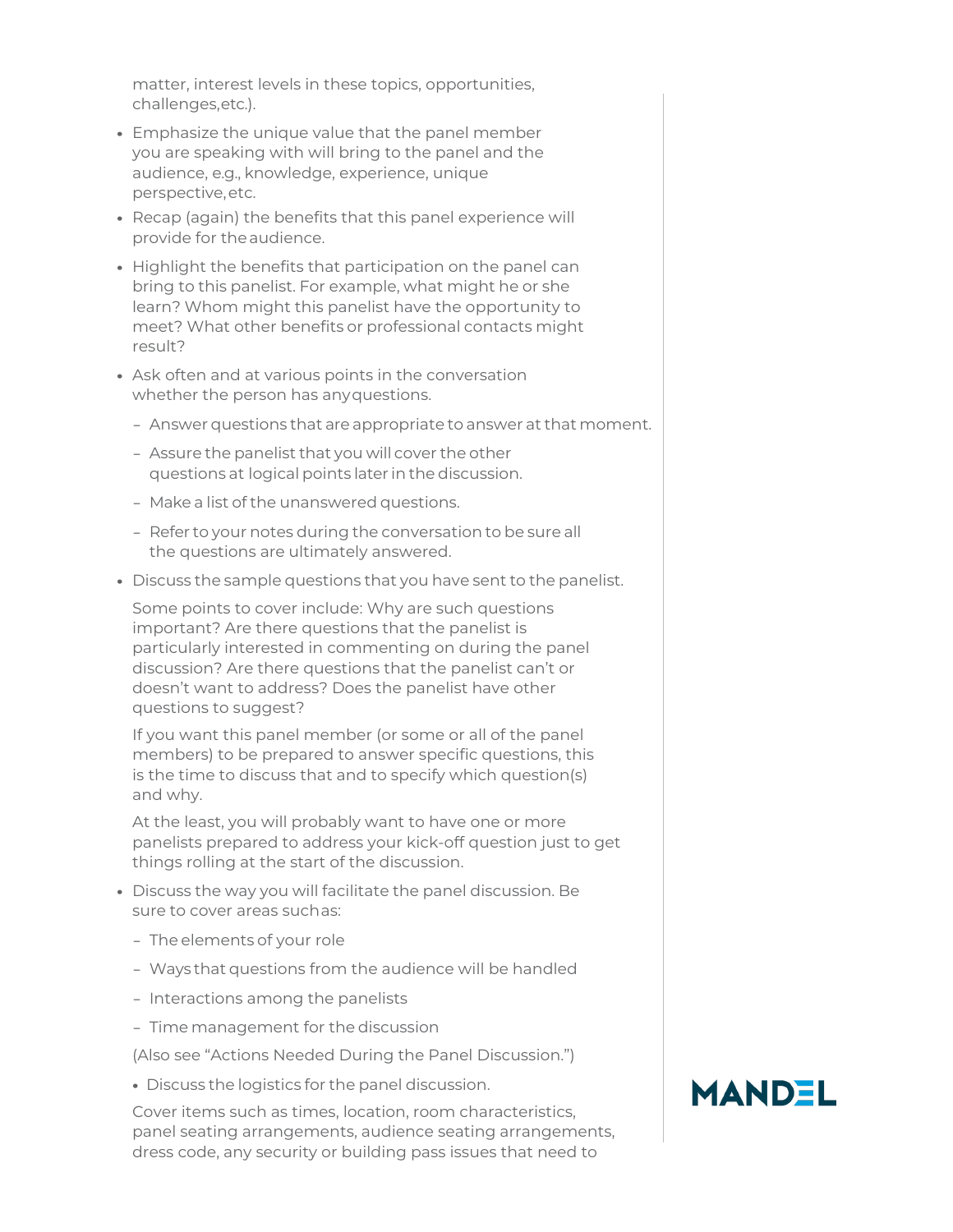be handled, travel to and from the meeting place, lodging accommodations, etc.

- Define any additional paperwork or background materials that you will be sending the panelist and be clear about what she or he needs to do with those items.
- Refer to your notes to be sure all earlier questions have been answered. If not, address them now.
- Solicit any further questions. Answer as appropriate.
- Express your sincere appreciation to the panelist for participating in this planning conversation and in the panel discussion itself.
- Provide your contact information and urge the panelist to contact you with any questions that might arise between now and the panel discussiondate.

### **The Night Before (or the Dawn Before) the Panel Discussion**

- 1. Inspect the room to be sure it is ready (or can easily be made ready in time if some other event is scheduled for the room betweenyour inspection and the panel event).
- 2. Be sure all the electronics work.
- 3. Test the acoustics to be sure you and the panelists can be heard. (You may need to ask some panel members to speak more loudly because of the room'sacoustics.)
- 4. Be sure all handout materials are available.
- 5. Be sure directional signage is in place, if needed.
- 6. Have a pleasant introductory dinner(or breakfast) with the panelists, if possible, to establish rapport among them and with you. (This "getting-to-know-you" time often pays off handsomely in terms of panelists' interactions with each other during the actual panel event.)

### **One to Two Hours Before the Panel Discussion**

- 1. Re-inspect the room (see B above). Murphy's Law never sleeps.
- 2. Bring the panelists together (in the panel discussion room, if possible) for a last-minute briefing of facilitation and logistical details.
- 3. Answer any last-minutequestions.
- 4. Express your enthusiasm and your confidence in the success of the panel.

### **ACTIONS NEEDED DURING THE**

### **MANDEL**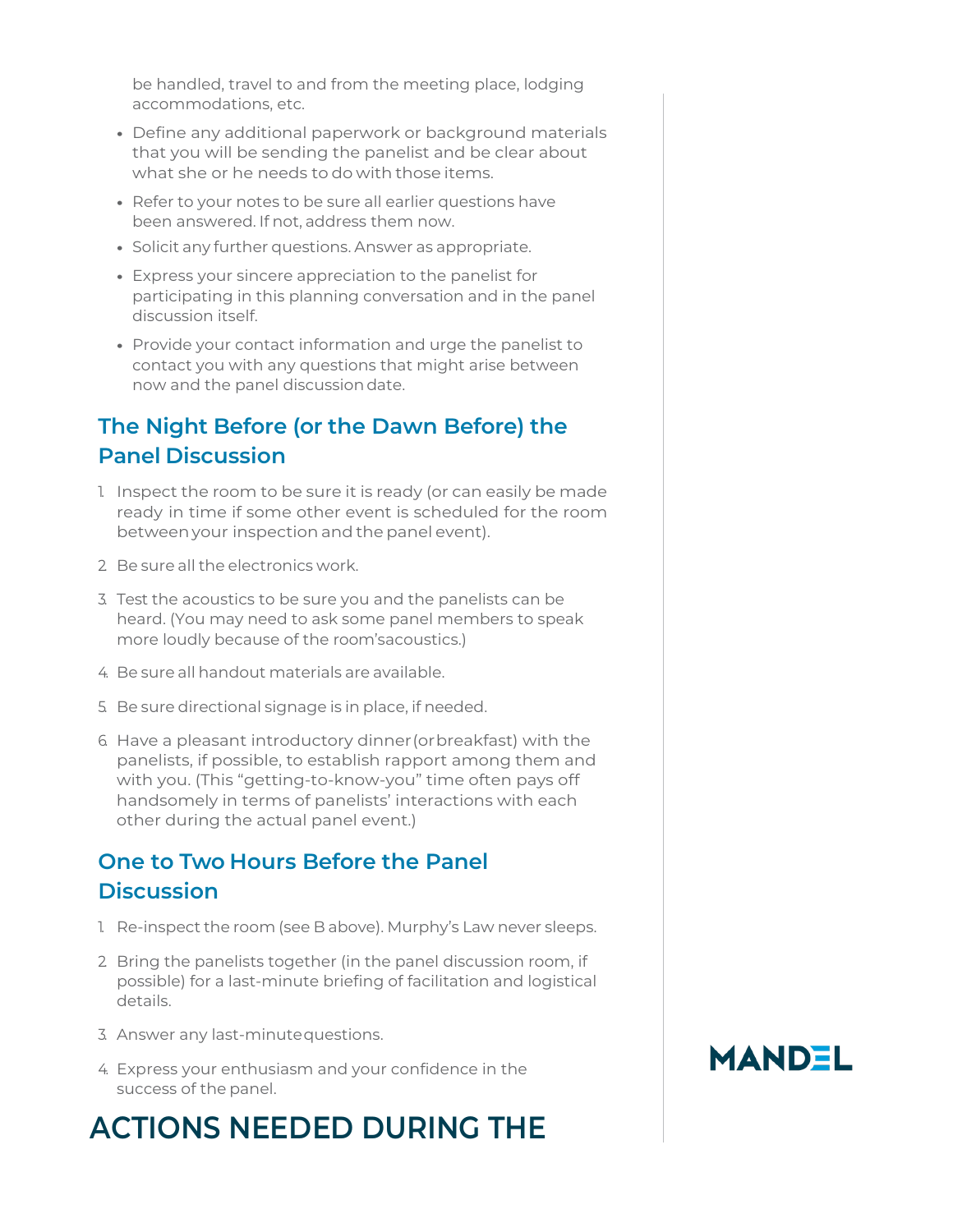### **PANEL DISCUSSION**

#### **At the Beginning of the Panel Discussion**

1. Mingle a bit with the early audience arrivals.

Don't isolate yourself: Strike up some short, small-talk conversations with some of the early arrivals; get yourself and the audience members connected; get yourself in their game; warm the place up.

- 2. Start on time. (Plan for help ahead of time, if needed, to make this happen.)
- 3. Kick off the session with a smile and the appropriate enthusiasm.
- 4. Warmly welcome the audience.
- 5. Introduce yourself and express why you are so pleased to be facilitating this discussion.
- 6. Introduce the themes and topics for the panel discussion and point out why they are of such great value to the audience.
- 7. Enthusiastically introduce the panel members and thank them for contributing their time and effort to make this panel possible.
- 8. Distribute the sample questions to the audience, if that is your plan, to get everyone's head in the game. (You may want to place these lists on the audience members' tables or chairs beforehand.)

Let those attending know that they do not need to ask these exact questions and that the lists are provided just to "prime the pump" and get everyone on the same wavelength.

9. Explain to the audience how you will facilitate the panel discussion.

Here is anexampleofone leader's explanation to the audience of the form of panel discussion he would be facilitating:

"I will be asking the panel some questions along the way to get the discussion going and keep it moving.

"You in the audience, however, are responsible for your own learning. Having these panel members devoted entirely to **your** knowledge and skill development for an hour is a once-in-alifetime opportunity.

"Therefore, this isn't designed like a television show that you can passively watch. Your personal role is to (1) listen intently and (2) ask questions that will help you uncover the learning and wisdom you need in order to be more professionally and personally successful.

"I'll keepthingsmovingalongon a logical track andmanage the time. You need to do the detective work!"

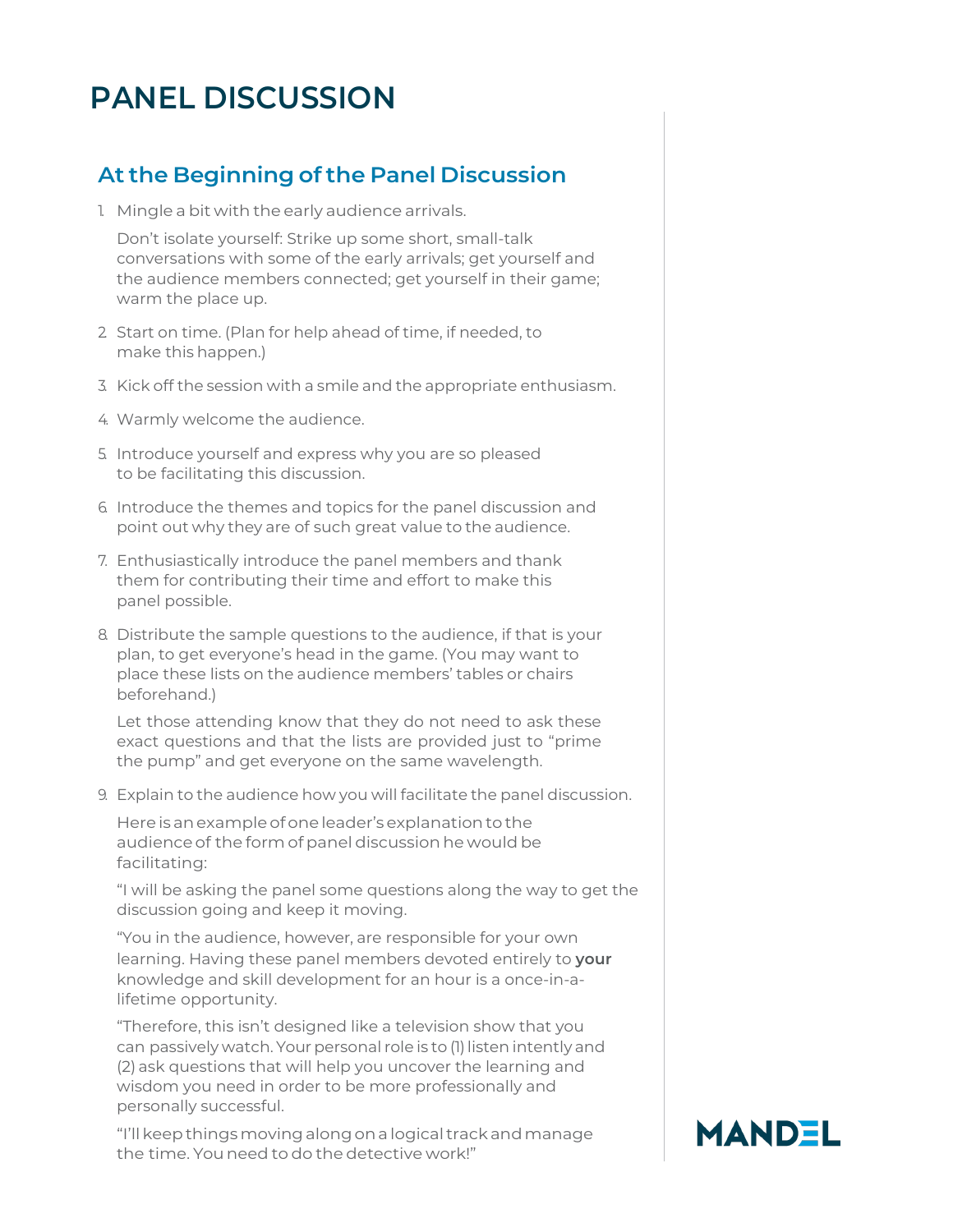10. Explain the timeconstraints.

At this time, also be sure to explain the fact that you may need to cut off some discussions at various points in the panel discussion to be sure that everyone has time to get through the major topics that need to be covered. Apologize in advance for this "necessity" andaskforeveryone's "forgiveness"beforehand.This gives you the right to do what you need to do to keep things moving along without appearing rude "in the moment."

11. Kick off the panel discussion with your planned first question.

#### **While the Panel Discussion Is Underway**

Here is where your preparation enables you to deliver that wellfacilitated panel discussion that looks like a stroll in the park. Now, during the discussion, with the benefits of *intense* in-the-moment concentration, careful listening, observation of reactions, quick decision making, and skillful interactions with the panel members and the audience, you will be able to guide the discussion as it unfolds to a successful outcome.

1. Have your first question planned. Make it a question of importance and general interest – one that will get everyone's attention focused on the discussion. It should not be too controversial a subject, however, at this earlypoint.

You could ask your first question of the panel in general and hope someone grabs it.

A safer bet is to discuss the question with one or more panel members beforehand and ask one or more of them to be prepared to kick off the panel discussion with their answers.

- 2. It is wisetogeteverypanelmember to saysomething within the first fewminutes.Ifeveryonehasnot contributed a few words within a reasonable period of time, direct a question to anywhohaven't yet spokenor,afteronepanelisthasfinished a comment,saysomething like,"Sally, I'd like to hear your thoughts on that."
- 3. Use "signals" from the panelists to identify good targets for your questions. Watch the panelists' eyes and body language when another person is speaking. People regularly signal (consciously or unconsciously) when they have something to add to the discussion as well as when they have little to add or little interest in the current issue.

Use these cues to move smoothly from panelist to panelist as you explore a subject.

4. Use open-ended questions almost exclusively when you want to solicit the fullest expression of the panelists' experience and ideas.

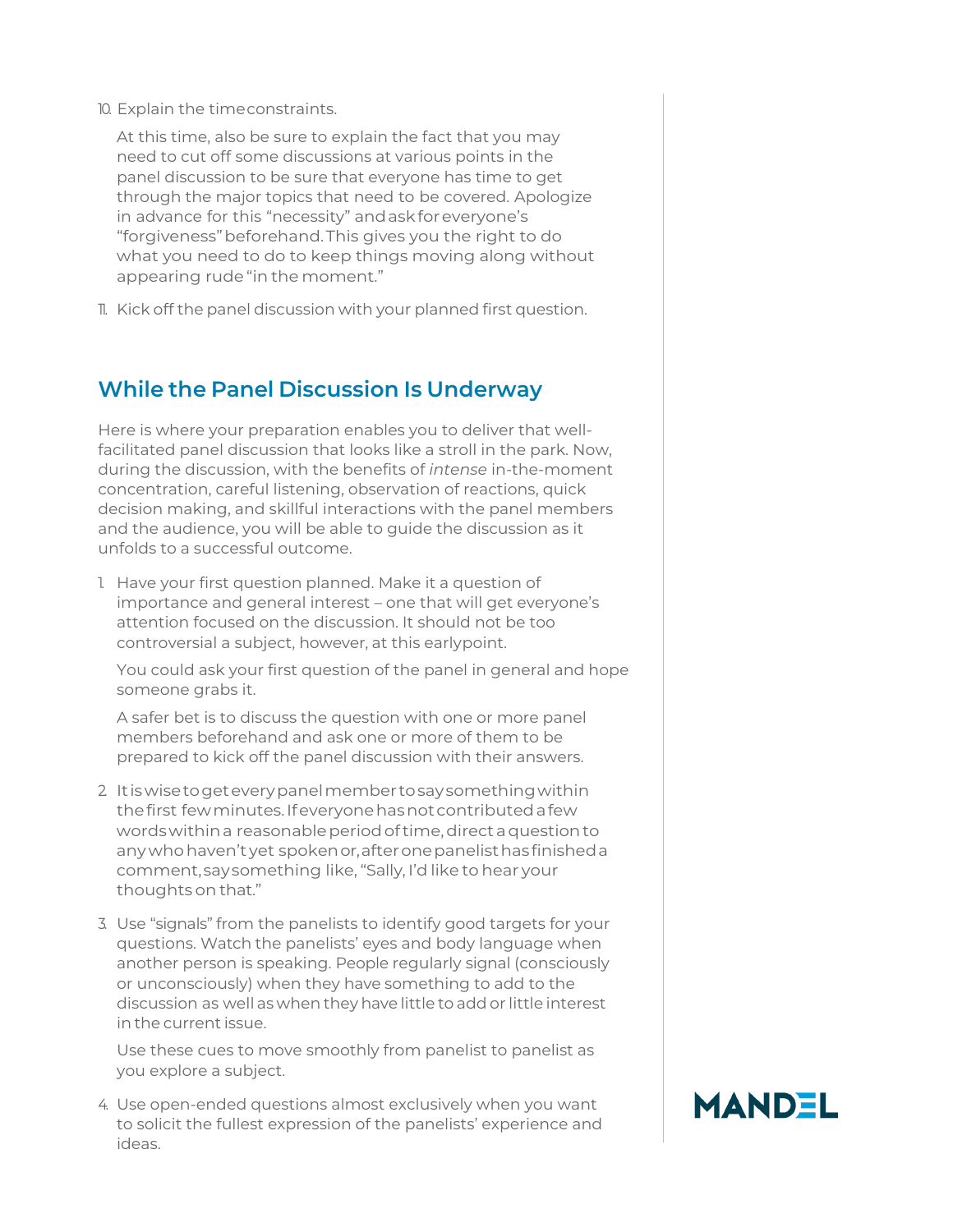Rather than asking, "Do you agree with that statement?" ask,"In what ways do you agree or disagree with that statement?"

5. Mix the way you target the questions that you ask the panel.

At times, specifically ask a particular panelist to answer a question from you or the audience: "Keith, would you comment on that, please?"

At other times, direct an open question to the entire panel: "Okay, who's willing to take that one on?"

6. Encourage many perspectives on the same subject.

Remember that one person is usually not the fount of all wisdom, and neither is one person's answer to a given question the only good one. If Panelist A thinks "Red!" is the right answer, for example, ask other panelists to add their opinions.

You also will have learned things from your preparatory conversations with the panelists that will allow you to expand the discussion with a reference such as, "Robert, I know from our earlier conversations that you had experience in Europe with that exact problem. Please share that with the entire group."

Your observation of eyes and body language often will tell you who has a different opinion or something more to add.

Youcanalsodirectanopenquestiontothe entire panel, suchas, "Who has something to add to that?"

7. Be careful not to put a panelist in an uncomfortable spot if you can avoid it. You need to maintain your own concentration so that you don't ask a panelist a question he or she may be unable to comment on intelligently or would feel uncomfortable answering. (This is another reason why your preparatory conversations with panelistsare so important.)

Here again, watch for the clues that people's eyes and body language give you.

- 8. Encourage questions from the audience regularly.
	- Sometimes people will raise their hands. That makes your job easy at times, but usually you have to do some facilitating.
	- Watch the eyes and body language of audience members just as you do those of the panelists. You'll see expressions of curiosity, bewilderment, interest, comprehension, or "light bulbs" that you can use to appropriately ask a person in the audience if she or he would like to comment or ask a question:

"Craig, you were smiling pretty broadly when George was answering that question. What's your reaction to that idea?"

"Susan, I saw your hand almost go up there. What's your question?"

• At other times, ask an open-ended question of the entire audience, such as, "That sure is a hot issue. Who has a question to help us dig into that somemore?"

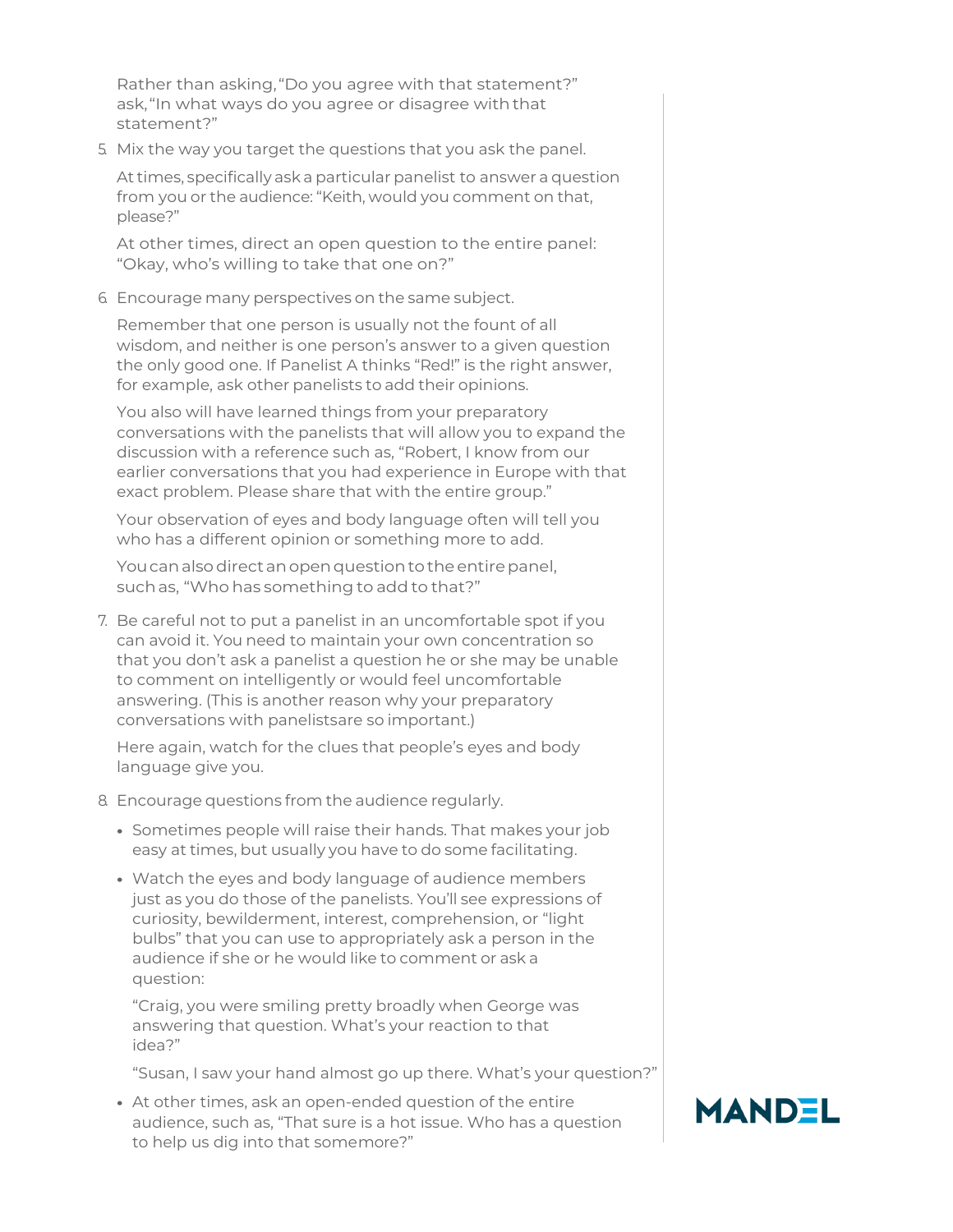- If things start to slow down, remember you are prepared. Ask one of the hot questions that you prepared ahead of time for just such anoccasion.
- 9. Not often, but enough times to make it worth planning for, a facilitator is challenged by an audience member who wants to take far more air time than is appropriate.

These time-absorbing audience members come in two common varieties:

**The Incessant Question Asker** attempts to ask question after question, even when others are trying to get some air time. Every time there is the slightest opening, these questioners' hands seem to fly up like the hands of contestants on a timedresponse TV quiz show, or these people just blurt out their questions without being called on by the facilitator.

**The Proclaimer** makes statements (sometimes long statements) at every opportunity, rather than asking a real question.

Both types seem to have similar personal agendas: to get noticed and/or to prove how much they know as opposed to keeping the audience's attention on what the panelists have to offer.

Since their behavior runs counter to the objective of a productive panel discussion and they can be a severe irritation to other audience members, the facilitator has to be prepared to deal with such awkward moments.

Also, the audience expects the facilitator to deal with disruptive audience members, but no one wants to be made uncomfortable by the way that is done. This is a touchy situation for the facilitator.

The best approach is never to lose your cool and to politely but firmly let these audience members know that you will need to limit their air time. For example:

To an Incessant Question Asker: "Bill, I know you have many questions on this subject, but I need to let others get their questions in as well." Then, **immediately** break eye contact and recognize another audience member who has a question, or ask the panel a question yourself. Do not get into a discussion with the incessant question asker.

To the Proclaimer: "I'm sorry, but for the sake of time, please state your question so we can have the panelists respond to it."

#### Or you might say:

"That's a lot of background information. Let me frame a question for the panel from what you have said. Panel, give us your opinions about…"

10. Use your list of three to five themes to keep the discussion flowing along a logicalpath.

Of course, there will be sidetracks along the way, but remember the path and return to it.

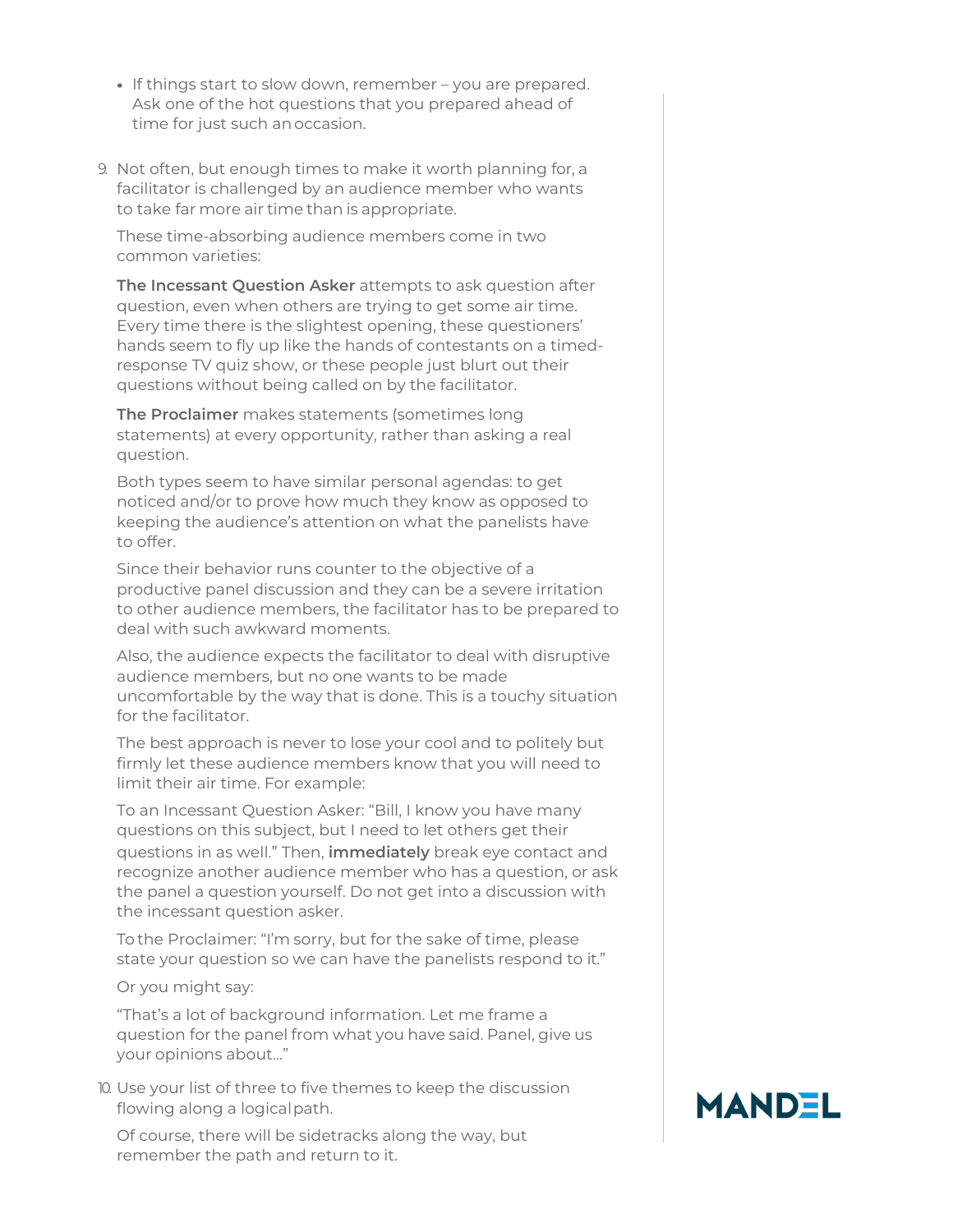It is wise to remind the audience (and the panelists) where the discussion has been, where you are now in the discussion, and where you are going. It's easy for people to get lost and confused when a great deal of interaction is occurring. Your list of themes helps here.

11. Lastly – but perhaps as important as any of the above – have some fun.

Yes, you have to keep track of about ten spinning plates to keep all of this from crashing down, but that's part of the game.

Don't hesitate to take the opportunity to have a good laugh regularly with the audience, with the panelists, and/or at yourself.

#### **At the End of the Panel Discussion**

End the panel discussion on a solid note. Don't let it just drift off.

1. Let the audience know that this will be the last question (whether from you or from an audience member).

"Our time is almost over, but I have one last question that I believe will be of interest to just about everyone in the audience." (Then, ask your question of one panel member or ask each panelist to respond, depending on the nature of your question and the time remaining.)

Or say to the audience:

"We have time for just one more question. Who wants to get one last chance to gain more wisdom from this terrific panel?"

2. Depending on how the panel discussion has flowed, you may choose to conclude the discussion with the last question, or you may want to wrap up by asking each panelist to make short summarizing remarks.

"This has been an information-packed hour. I know our audience would appreciate hearing from each of you what you believe should be their most important take-aways from this discussion. Take about a minute each, please. Marylou, would you mind going first?"

- 3. When the discussion has been concluded, remind the audience of the themes and topics that launched the panel discussion.
- 4. Remind audience members why these themes and topics are so important for them.

If you want to summarize some of the key ideas, suggestions, and/ or learning points that surfaced during the discussion, this is a good time to do that. Keep your summary brief, audiencecentric, and to the point.

5. Sincerely thank each of the panelists by name. (If appropriate and allowed, it is often a nice touch to have a small gift for each panelist.)

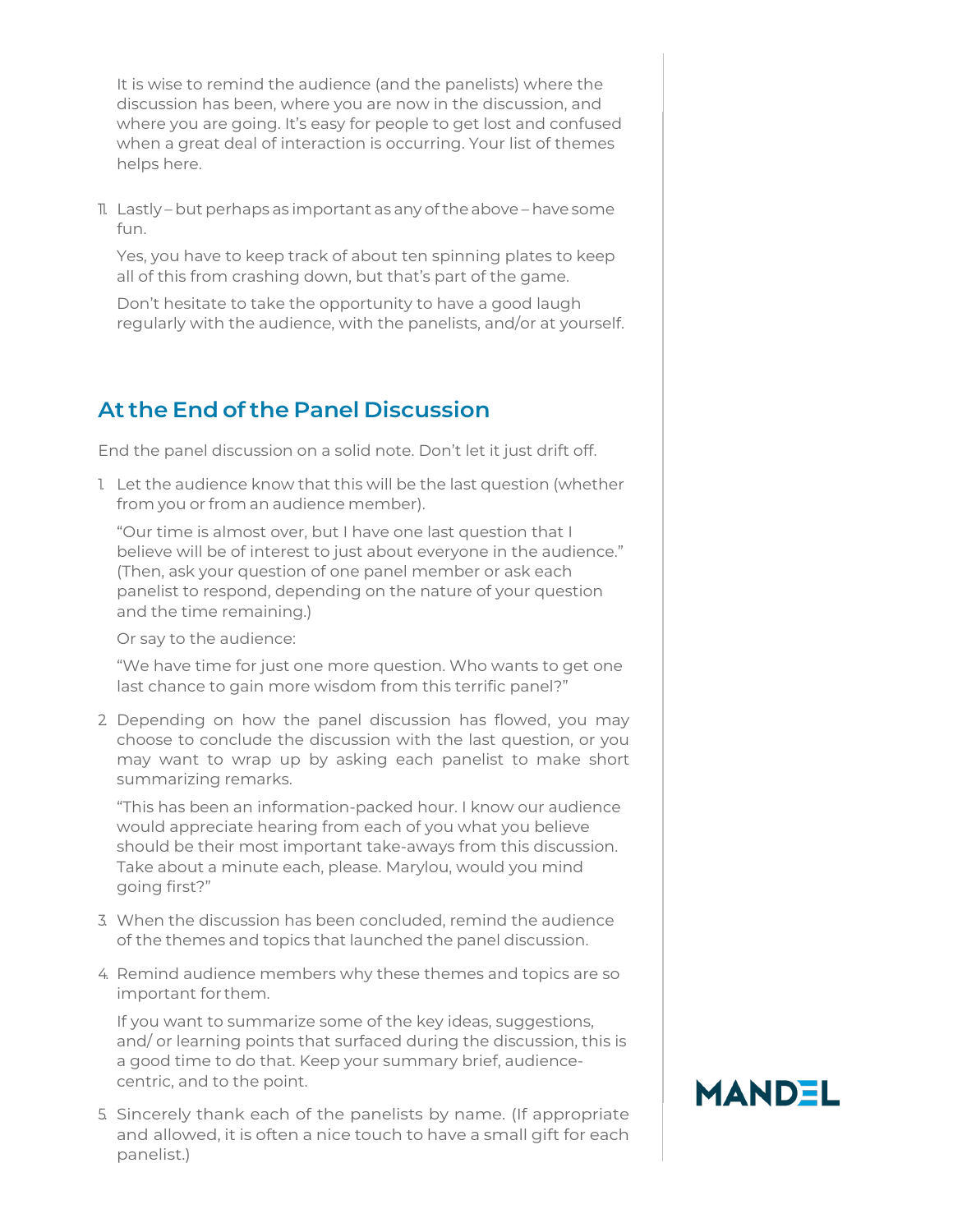- 6. Express to the audience your pleasure at having had the opportunity to facilitate this (highly valuable? profoundly informative? provocative?) paneldiscussion.
- 7. Thank the audience members for their participation.
- 8. Connect this panel discussion with the audience's next activity, if appropriate.
- 9. Conclude the session and direct the audience to the next activity or scheduled break.
- 10. Before the panelists leave the room, thank them again as a group and also individually for their time and for the value they provided.

Give yourself some personal congratulations. You have provided a valuable service for the panelists and for the audience.

## **SUGGESTED FOLLOW-UP AFTER THE EVENT**

After the event, some closing issues remain.

### **Thank-You Notes**

Inthisrushedworld,mostpeople greatly appreciate being remembered ashortwhile*after* theyhavemade a contribution to others.

A day or two after the event, it is a very professional touch to send a special communication of thanks to the panelists. Handwritten notes are usually especially appreciated because peopleso rarely take the timeto write themthesedays.Ifan emailisallyouhave time to do,at least do that.

### **Feedback Distribution**

If feedback from the audience was collected after the panel discussion, send it to the panelists, along with any explanation needed, if you feel it would be appreciated or be of valuable to the panelists. Send this separately from your thank-younote.

#### **Feedback forYourself**

Beyond any insights you may have gotten personally from feedback collected generally after the event, request feedback for yourself.

It's our organization's way of being sure that, without being limited by time or location, you have access to all the key people and resources you will need in order to have a truly outstanding briefing experience with us. "

**"** 

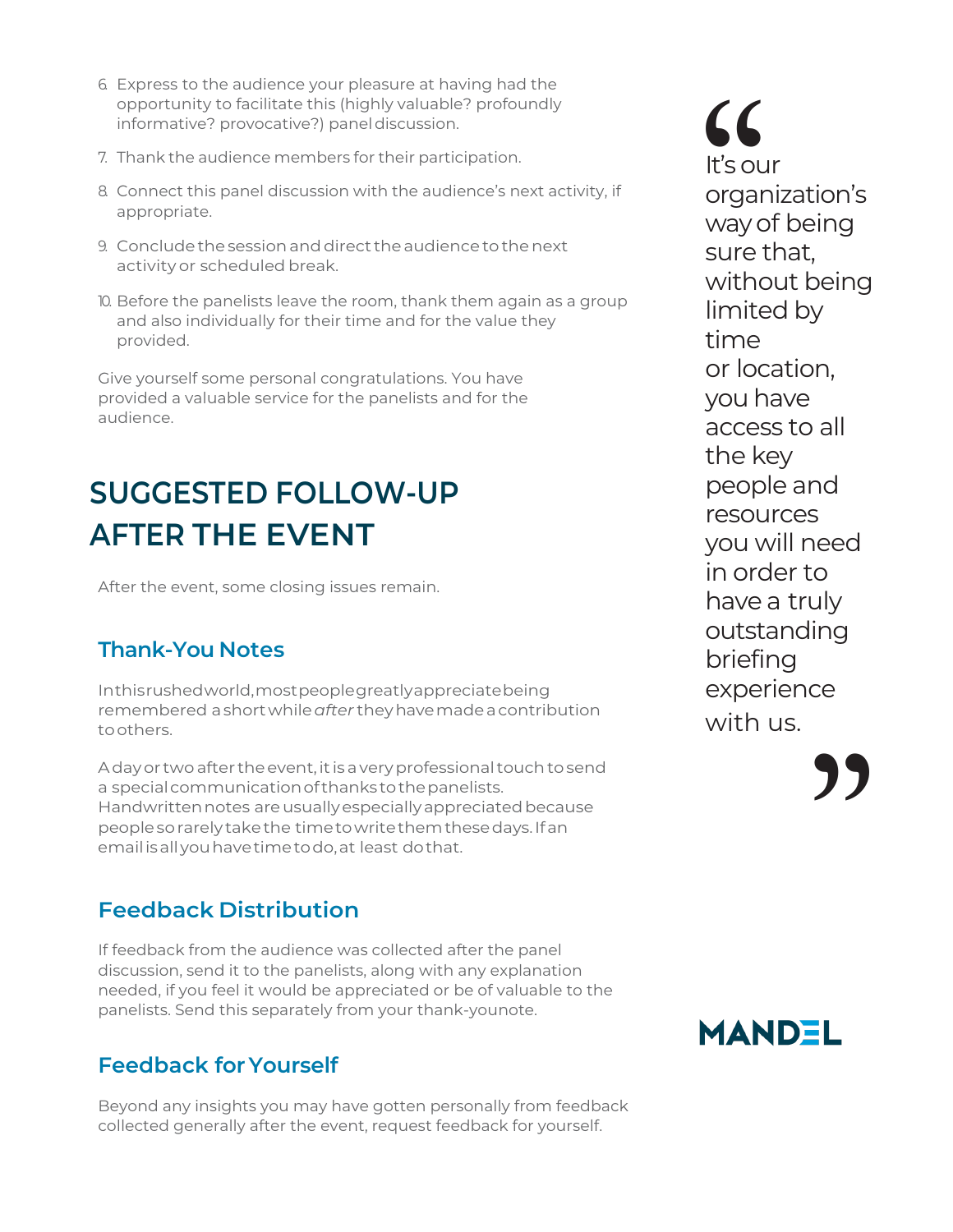Ask people whose opinions you respect to give you their impressions of what they observed. What went well and what could you have improved in the way you facilitated the panel discussion? Consider their comments and incorporate suggestions that will help you be a better facilitator next time and a better communicator in all circumstances.

### **Document Any "Lessons Learned"**

If you think you may need to facilitate another panel discussion, or if others in your organization may need to do so, document the lessons you have learned from this preparation and facilitation process. Keep those notes (and this Whitepaper) available for future reference.

Please call Mandel Communications if we can help.

# **CONTACT**

Mandel Communications, Inc. 820 Bay Avenue, Suite 113 Capitola, CA 95010 USA

+1 831 475 8202 [info@mandel.com](mailto:info@mandel.com) **[MANDEL.COM](http://www.mandel.com/)**